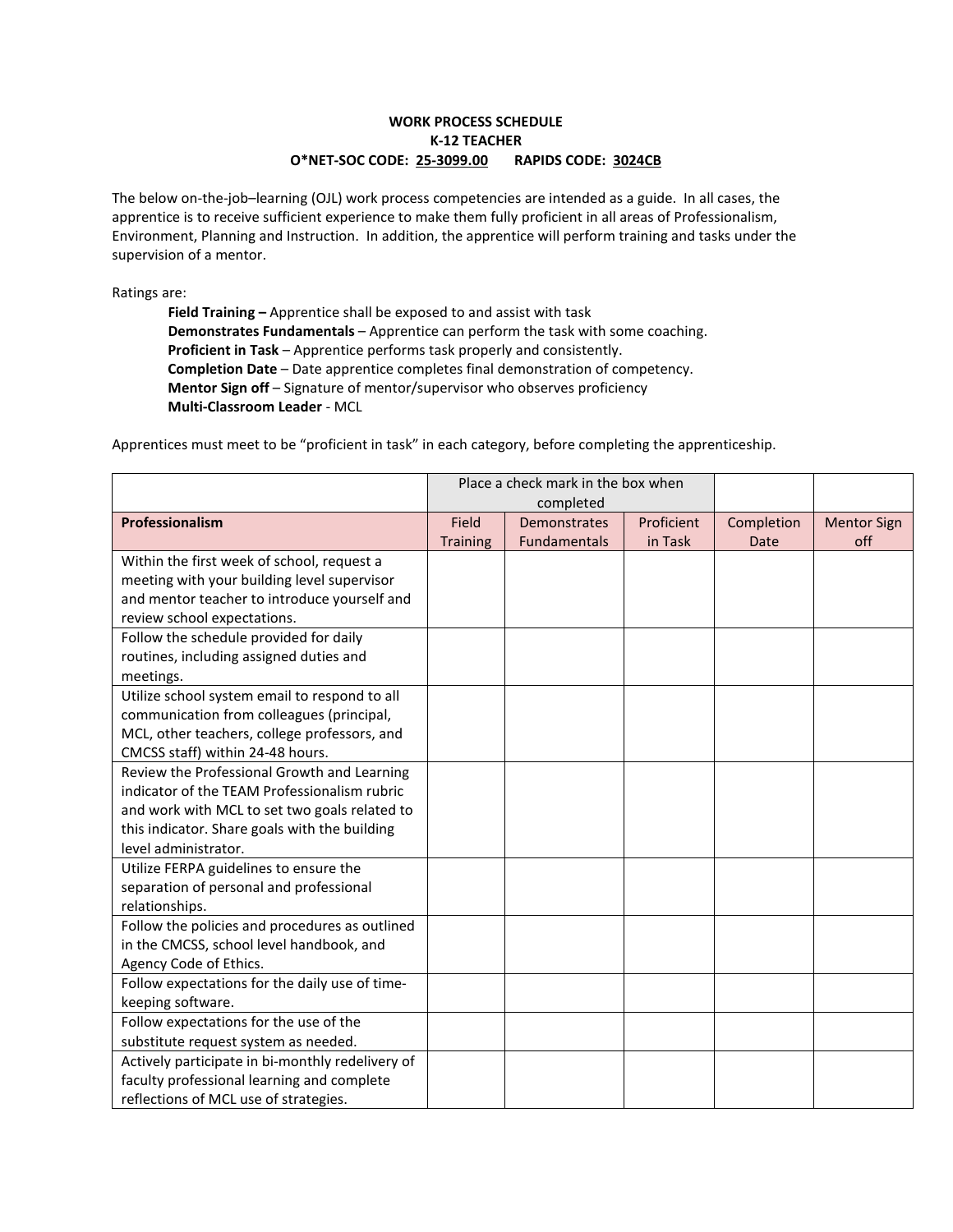| Observe three parent-teacher                                                    |                 |                     |            |            |                    |
|---------------------------------------------------------------------------------|-----------------|---------------------|------------|------------|--------------------|
| conferences/meetings; reflect with MCL                                          |                 |                     |            |            |                    |
| following the meeting.                                                          |                 |                     |            |            |                    |
| Review the Use of Data indicator on the TEAM                                    |                 |                     |            |            |                    |
| Professionalism rubric and work with the                                        |                 |                     |            |            |                    |
| mentor teacher to set two goals related to this                                 |                 |                     |            |            |                    |
| indicator. Share goals with the building level                                  |                 |                     |            |            |                    |
| administrator.                                                                  |                 |                     |            |            |                    |
| Actively participate in bi-monthly redelivery of                                |                 |                     |            |            |                    |
|                                                                                 |                 |                     |            |            |                    |
| faculty professional learning, plan and                                         |                 |                     |            |            |                    |
| implement use of one strategy per nine weeks                                    |                 |                     |            |            |                    |
| and receive feedback from MCL.                                                  |                 |                     |            |            |                    |
| Pre-plan and role play the content of three                                     |                 |                     |            |            |                    |
| parent-teacher conferences with MCL and                                         |                 |                     |            |            |                    |
| actively participate in the scheduled                                           |                 |                     |            |            |                    |
| conference; reflect with MCL following the                                      |                 |                     |            |            |                    |
| meeting.                                                                        |                 |                     |            |            |                    |
| <b>Environment</b>                                                              | Field           | <b>Demonstrates</b> | Proficient | Completion | <b>Mentor Sign</b> |
|                                                                                 | <b>Training</b> | Fundamentals        | in Task    | Date       | off                |
| Support the teacher in reinforcing the rules                                    |                 |                     |            |            |                    |
| and procedures for student learning and                                         |                 |                     |            |            |                    |
| behavior in the classroom.                                                      |                 |                     |            |            |                    |
| Follow teacher guidance to identify                                             |                 |                     |            |            |                    |
| instructional roles throughout lessons and                                      |                 |                     |            |            |                    |
| activities.                                                                     |                 |                     |            |            |                    |
| Communicate with students using positive,                                       |                 |                     |            |            |                    |
| professional, and compassionate language and                                    |                 |                     |            |            |                    |
| tone.                                                                           |                 |                     |            |            |                    |
| Review an individualized behavior intervention                                  |                 |                     |            |            |                    |
| plan (formal or informal), assist the teacher in                                |                 |                     |            |            |                    |
| collecting student data, and reflect with MCL                                   |                 |                     |            |            |                    |
| on next steps.                                                                  |                 |                     |            |            |                    |
| Collaborate weekly with MCL to determine                                        |                 |                     |            |            |                    |
| instructional roles; reflect on implementation                                  |                 |                     |            |            |                    |
| of roles before setting roles for the next week.                                |                 |                     |            |            |                    |
| Review the expectations indicator in the                                        |                 |                     |            |            |                    |
| <b>Environment domain of the TEAM General</b>                                   |                 |                     |            |            |                    |
| Educator Rubric and work with MCL to set two                                    |                 |                     |            |            |                    |
| goals related to this indicator. Share goals with                               |                 |                     |            |            |                    |
|                                                                                 |                 |                     |            |            |                    |
| building level administrator.<br>In conjunction with MCL, identify a student in |                 |                     |            |            |                    |
| need of an individualized behavior                                              |                 |                     |            |            |                    |
|                                                                                 |                 |                     |            |            |                    |
| intervention plan, collaborate to establish and                                 |                 |                     |            |            |                    |
| communicate expectations of the plan, collect                                   |                 |                     |            |            |                    |
| student data, and reflect with MCL on next                                      |                 |                     |            |            |                    |
| steps.                                                                          |                 |                     |            |            |                    |
| Review the Managing Student Behavior                                            |                 |                     |            |            |                    |
| indicator in the Environment domain of the                                      |                 |                     |            |            |                    |
| TEAM General Educator Rubric and work with                                      |                 |                     |            |            |                    |
| MCL to set two goals related to this indicator.                                 |                 |                     |            |            |                    |
| Share goals with the building level                                             |                 |                     |            |            |                    |
| administrator.                                                                  |                 |                     |            |            |                    |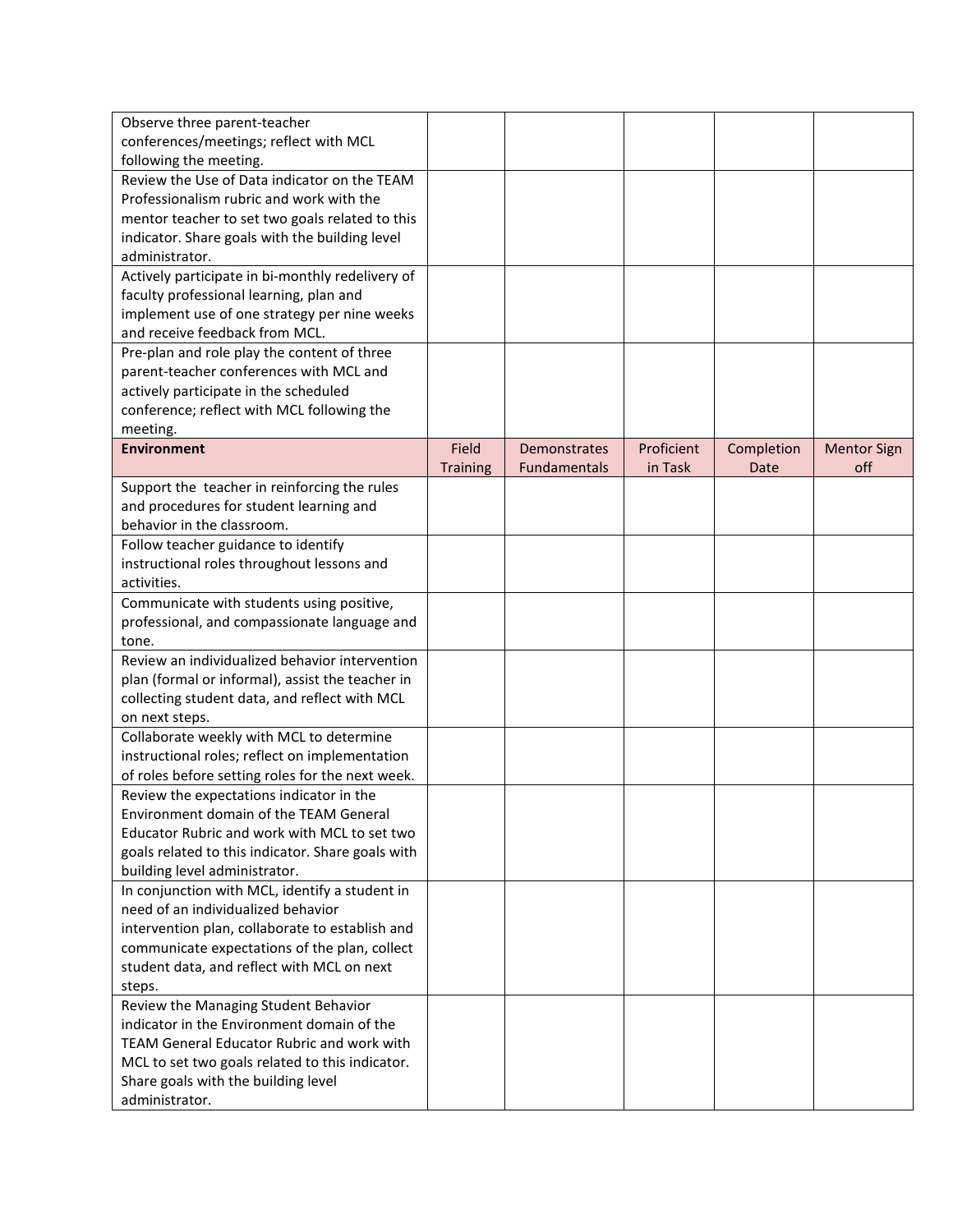| <b>Planning</b>                                   | Field           | Demonstrates        | Proficient | Completion | <b>Mentor Sign</b> |
|---------------------------------------------------|-----------------|---------------------|------------|------------|--------------------|
|                                                   | <b>Training</b> | <b>Fundamentals</b> | in Task    | Date       | off                |
| Review and make notes on curriculum               |                 |                     |            |            |                    |
| documents prior to collaboration (i.e. unit       |                 |                     |            |            |                    |
| starters, standards, lesson plans, etc.).         |                 |                     |            |            |                    |
| Attend and bring required materials to grade      |                 |                     |            |            |                    |
| level collaboration and staff development.        |                 |                     |            |            |                    |
| Document conversations with MCL (outside of       |                 |                     |            |            |                    |
| grade level collaborative planning) describing    |                 |                     |            |            |                    |
| weekly responsibilities for roles within the      |                 |                     |            |            |                    |
| classroom.                                        |                 |                     |            |            |                    |
| Meet with SPED staff to review an IEP for at      |                 |                     |            |            |                    |
| least one student in your class/grade level       |                 |                     |            |            |                    |
| prior to attending an IEP meeting each nine       |                 |                     |            |            |                    |
| weeks.                                            |                 |                     |            |            |                    |
| Observe each of the following SpEd offerings      |                 |                     |            |            |                    |
| within your school one time during the school     |                 |                     |            |            |                    |
| year: skills-based intervention, speech and       |                 |                     |            |            |                    |
| language, and extended resources.                 |                 |                     |            |            |                    |
| Prepare lesson materials (i.e. make copies,       |                 |                     |            |            |                    |
| gather materials, set up learning stations, etc.) |                 |                     |            |            |                    |
| Utilize backwards design: Review and make         |                 |                     |            |            |                    |
| notes on district and school assessments prior    |                 |                     |            |            |                    |
| to common planning for a unit.                    |                 |                     |            |            |                    |
| Review the IEP of each student in your            |                 |                     |            |            |                    |
| class/grade level within the first nine weeks of  |                 |                     |            |            |                    |
| school; discuss the use of the at-a-glance        |                 |                     |            |            |                    |
| reports with the MCL.                             |                 |                     |            |            |                    |
| Observe an eligibility meeting and the follow-    |                 |                     |            |            |                    |
| up IEP meeting for that same student.             |                 |                     |            |            |                    |
| Create one school-level assessment per            |                 |                     |            |            |                    |
| semester and collaborate with the MCL to          |                 |                     |            |            |                    |
| ensure standard alignment before sharing with     |                 |                     |            |            |                    |
| the grade level team during common planning.      |                 |                     |            |            |                    |
| Work with MCL to collect data related to the      |                 |                     |            |            |                    |
| goals of the IEP of at least one student and      |                 |                     |            |            |                    |
| determine the effectiveness of the                |                 |                     |            |            |                    |
| intervention.                                     |                 |                     |            |            |                    |
| Follow a child who has been identified through    |                 |                     |            |            |                    |
| multi-tiered systems of support (MTSS)            |                 |                     |            |            |                    |
| through the process: consent to test through      |                 |                     |            |            |                    |
| eligibility and possible IEP or 504's.            |                 |                     |            |            |                    |
| <b>Instruction</b>                                | Field           | <b>Demonstrates</b> | Proficient | Completion | <b>Mentor Sign</b> |
|                                                   | <b>Training</b> | Fundamentals        | in Task    | Date       | off                |
| Post daily clear learnimg target.                 |                 |                     |            |            |                    |
| Introduce and deconstruct the clear target to     |                 |                     |            |            |                    |
| the class.                                        |                 |                     |            |            |                    |
| Effectively distribute materials to and collect   |                 |                     |            |            |                    |
| materials from students.                          |                 |                     |            |            |                    |
| Replicate established transition routines when    |                 |                     |            |            |                    |
| changing activities during the day.               |                 |                     |            |            |                    |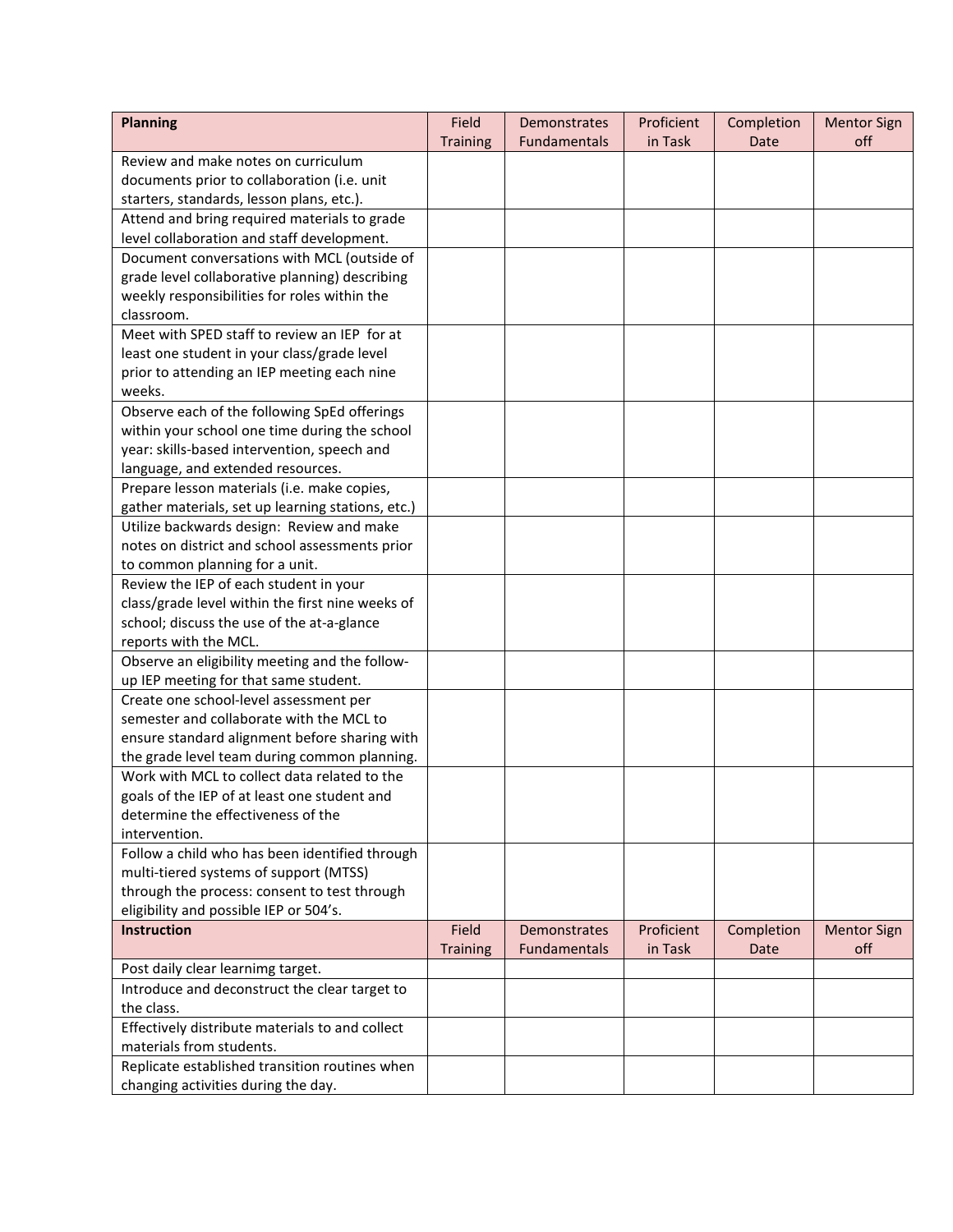| Observe two lessons per nine weeks, utilizing      |  |  |  |
|----------------------------------------------------|--|--|--|
| the Explicit Direct Instruction (EDI)              |  |  |  |
| Observation Tool to take notes about the parts     |  |  |  |
| of the lesson observed.                            |  |  |  |
| Reflect on EDI Observations with MCL.              |  |  |  |
| Collaborate with MCL to write one clear target     |  |  |  |
| per week.                                          |  |  |  |
| When co-teaching, refer back to the clear          |  |  |  |
| target at appropriate times during instruction.    |  |  |  |
| Within district resources, choose the most         |  |  |  |
| effective materials to support the lesson          |  |  |  |
| objective, engage students, and provide            |  |  |  |
| opportunities for student to student               |  |  |  |
| interaction.                                       |  |  |  |
| Observe two lessons per nine weeks to track        |  |  |  |
| MCL and determine the time involved in             |  |  |  |
| transitions, distributing materials, and the       |  |  |  |
| structure between beginning, middle, and end       |  |  |  |
| of the lesson.                                     |  |  |  |
| Using the EDI framework, plan and co-teach a       |  |  |  |
| unit of study each nine weeks.                     |  |  |  |
| Reflect on the unit of study instruction with      |  |  |  |
| MCL.                                               |  |  |  |
| Create all of the clear targets for one unit of    |  |  |  |
| instruction.                                       |  |  |  |
| Effectively refer back to clear target             |  |  |  |
| throughout the entire lesson.                      |  |  |  |
| In addition to year two, choose the most           |  |  |  |
| effective materials that are challenging, elicit a |  |  |  |
| variety of thinking, and incorporate               |  |  |  |
| opportunities for blended learning.                |  |  |  |
| At a minimum of two times per nine weeks,          |  |  |  |
| the TR/apprentice will facilitate instruction      |  |  |  |
| and receive feedback from MCL on time              |  |  |  |
| involved in transitions, distributing materials,   |  |  |  |
| and the structure between beginning, middle,       |  |  |  |
| and end of the lesson.                             |  |  |  |
| Using the EDI framework, independently plan        |  |  |  |
| and teach a unit of study each nine weeks.         |  |  |  |
| The TR/apprentice will receive feedback from       |  |  |  |
| MCL throughout the unit of study and make          |  |  |  |
| instructional adjustments based on feedback.       |  |  |  |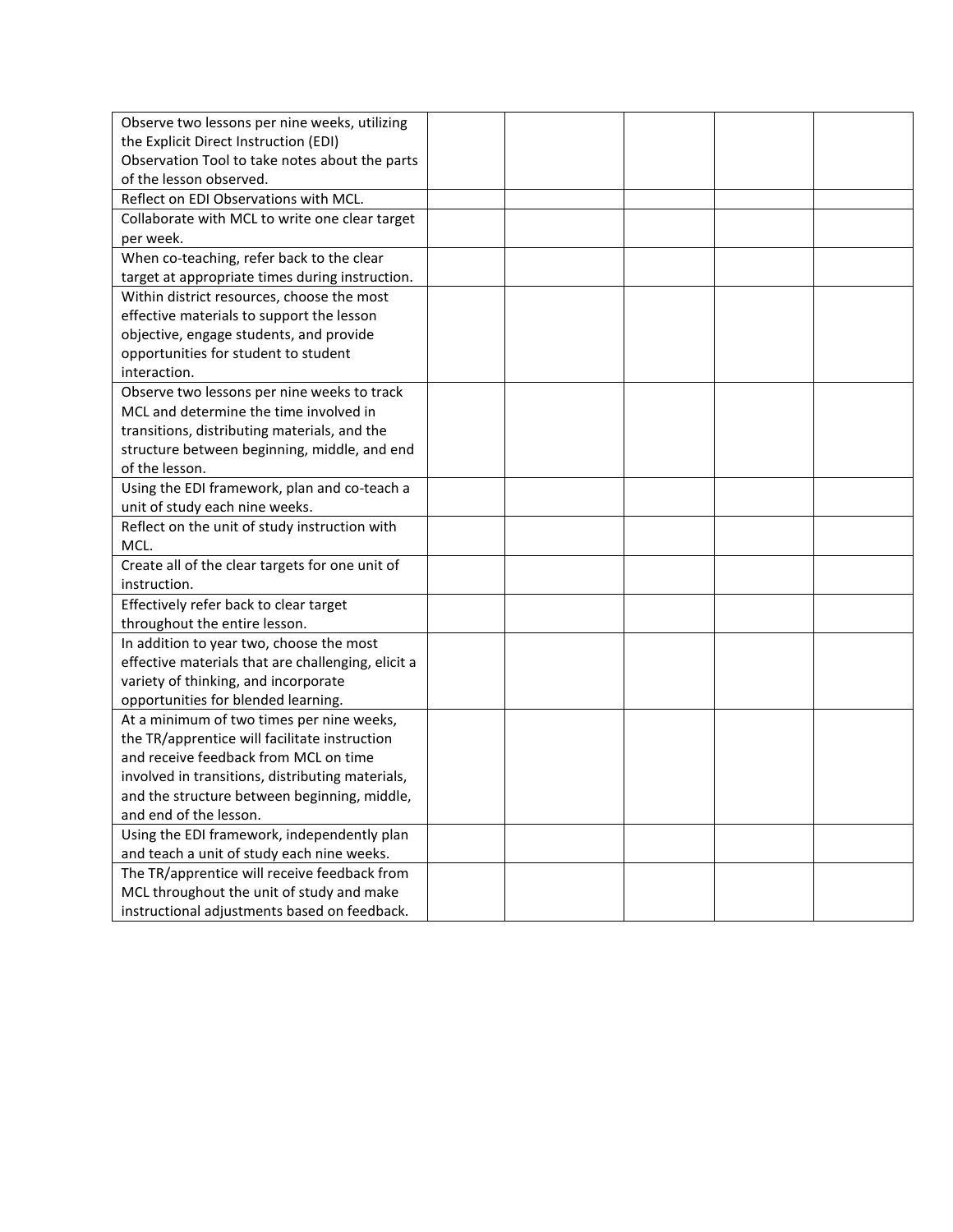# **RELATED INSTRUCTION OUTLINE K-12 TEACHER O\*NET-SOC CODE: 25-3099.00 RAPIDS CODE: 3024CB**

The related instruction for this occupation will progress the individual through the requirements of obtaining a **bachelor's degree in education**. Before moving into a full-time teacher position, the individual will have **obtained a bachelor's degree from an accredited institution and complete all state required certifications**.

### **The table below outlines coursework that can lead to a bachelor's degree toward teacher certification.**

Suggested percentage of credit from Related Training Instruction and On-the-job training is included. 510 for elementary or 482 Related Training Instruction hours will be included in the Registered Apprenticeship. The remaining coursework will be used for participants willing to complete more credit toward a teaching degree.

### **College Classroom Pipeline for Elementary Education**

**RA Approved Courses IA Approved Coursework Example Method of Delivery Department of Labor Office of Apprenticeship Colleges/Universities RTI contact hours OJT Hours** *\*OJT outline above* **RTI % (Credits) OJT % (Credits)** English Comp I English Comp II Public Speaking -At least 9 semester hours in literacy development, per IAC 282-13. 90 67% (6) 33% (3) Statistics and Probability K-8 Teaching Math K-3 -At least 9 semester hours in mathematics per IAC 282-13 90 67% (6) 33% (3) Modern World History American History II -At least 9 semester hours in social sciences per IAC 282-13 90 67% (6) 33% (3) Physical Geology Chemistry w/ Lab -At least 9 semester hours in science per IAC 282-13 90 67% (6) 33% (3) Introduction to Art  $\vert$  -Minimum of three credits to include: ● Elementary PE & Health **Elementary Visual Art Elementary Performing** Art 30 67% (2) 33% (1) Intro to Special Education Theories of Learning -Coursework related to Human Relations and Differentiated Instruction per IAC 281-79.15(2) -Coursework that addresses competency in a professional 120  $\vert$  67% (8) 33% (4)

Minimum course work shall include but not be limited to the following: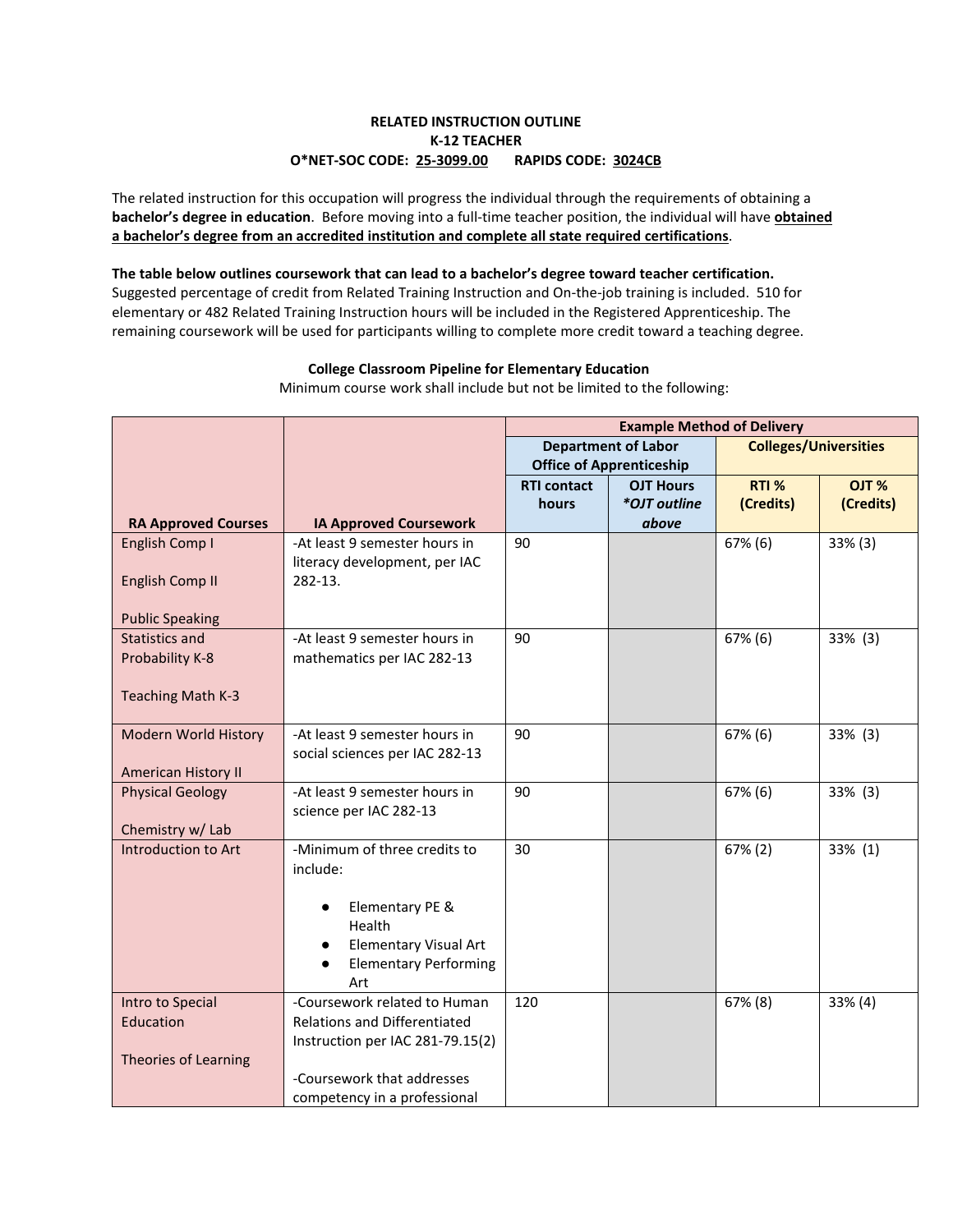| Instructional               | core curriculum per IAC                                                                                                                                                                                                                                                                                                            |     |                      |          |
|-----------------------------|------------------------------------------------------------------------------------------------------------------------------------------------------------------------------------------------------------------------------------------------------------------------------------------------------------------------------------|-----|----------------------|----------|
| Technology                  | 79.15(5), including, for                                                                                                                                                                                                                                                                                                           |     |                      |          |
|                             | example, courses that provide                                                                                                                                                                                                                                                                                                      |     |                      |          |
| <b>Classroom Evaluation</b> | competence in:                                                                                                                                                                                                                                                                                                                     |     |                      |          |
| Assessment                  | Learner development<br>Learning differences<br>Learning environments<br>Content knowledge<br>Application of content<br>Assessment<br>Planning for<br>instruction<br>Instructional strategies<br>Professional learning<br>and ethical practice<br>Leadership and<br>collaboration<br>Technology<br>Methods of teaching<br>(general) |     |                      |          |
|                             | Pre-student teaching clinical                                                                                                                                                                                                                                                                                                      |     |                      | 100% (3) |
|                             | experiences (while employed as                                                                                                                                                                                                                                                                                                     |     |                      |          |
|                             | a paraeducator)                                                                                                                                                                                                                                                                                                                    |     |                      |          |
|                             | <b>Student Teaching (while</b>                                                                                                                                                                                                                                                                                                     |     |                      | 100% 12  |
|                             | employed as a paraeducator)                                                                                                                                                                                                                                                                                                        |     |                      |          |
| <b>Total RTI Hours</b>      |                                                                                                                                                                                                                                                                                                                                    | 510 |                      |          |
| <b>Total OJT Hours</b>      |                                                                                                                                                                                                                                                                                                                                    |     | <b>Estimated 2-3</b> |          |
|                             |                                                                                                                                                                                                                                                                                                                                    |     | years                |          |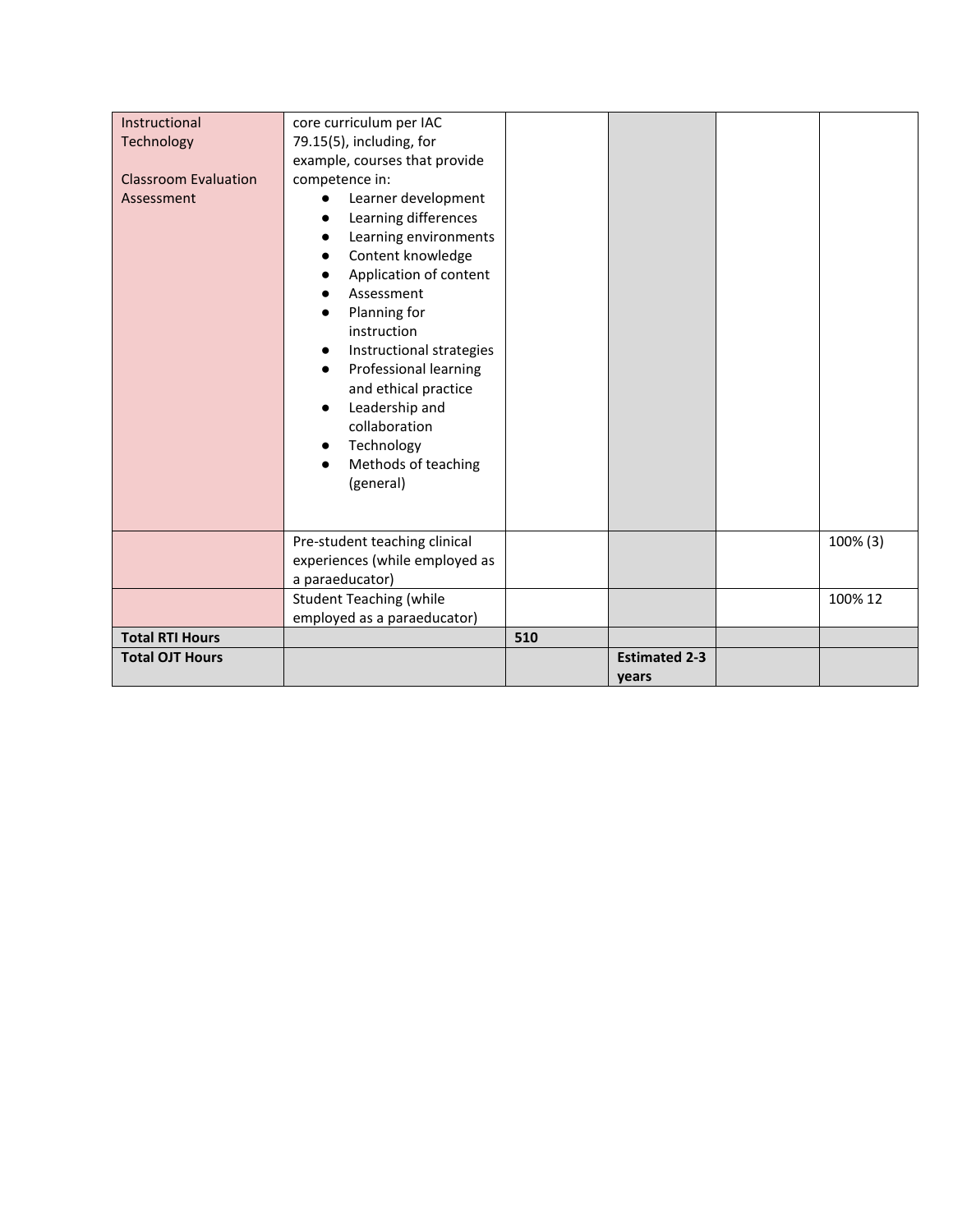### **College Classroom Pipeline for Secondary Education**

Minimum course work shall include but not be limited to the following:

|                                                                   |                                                                          | <b>Example Method of Delivery</b>                             |                  |                              |           |
|-------------------------------------------------------------------|--------------------------------------------------------------------------|---------------------------------------------------------------|------------------|------------------------------|-----------|
|                                                                   |                                                                          | <b>Department of Labor</b><br><b>Office of Apprenticeship</b> |                  | <b>Colleges/Universities</b> |           |
|                                                                   |                                                                          | <b>RTI contact</b>                                            | <b>OJT Hours</b> | RTI %                        | OJT %     |
|                                                                   |                                                                          | hours                                                         | *OJT outline     | (Credits)                    | (Credits) |
| <b>RA Approved Courses</b>                                        | <b>IA Approved Coursework</b>                                            |                                                               | above            |                              |           |
| Prerequisite: 10 courses<br>in the content field to be<br>taught. | -Coursework in the Teaching<br>Content Area (30 credit<br>hours minimum) | 302                                                           |                  | 67% (20)                     | 33% (10)  |